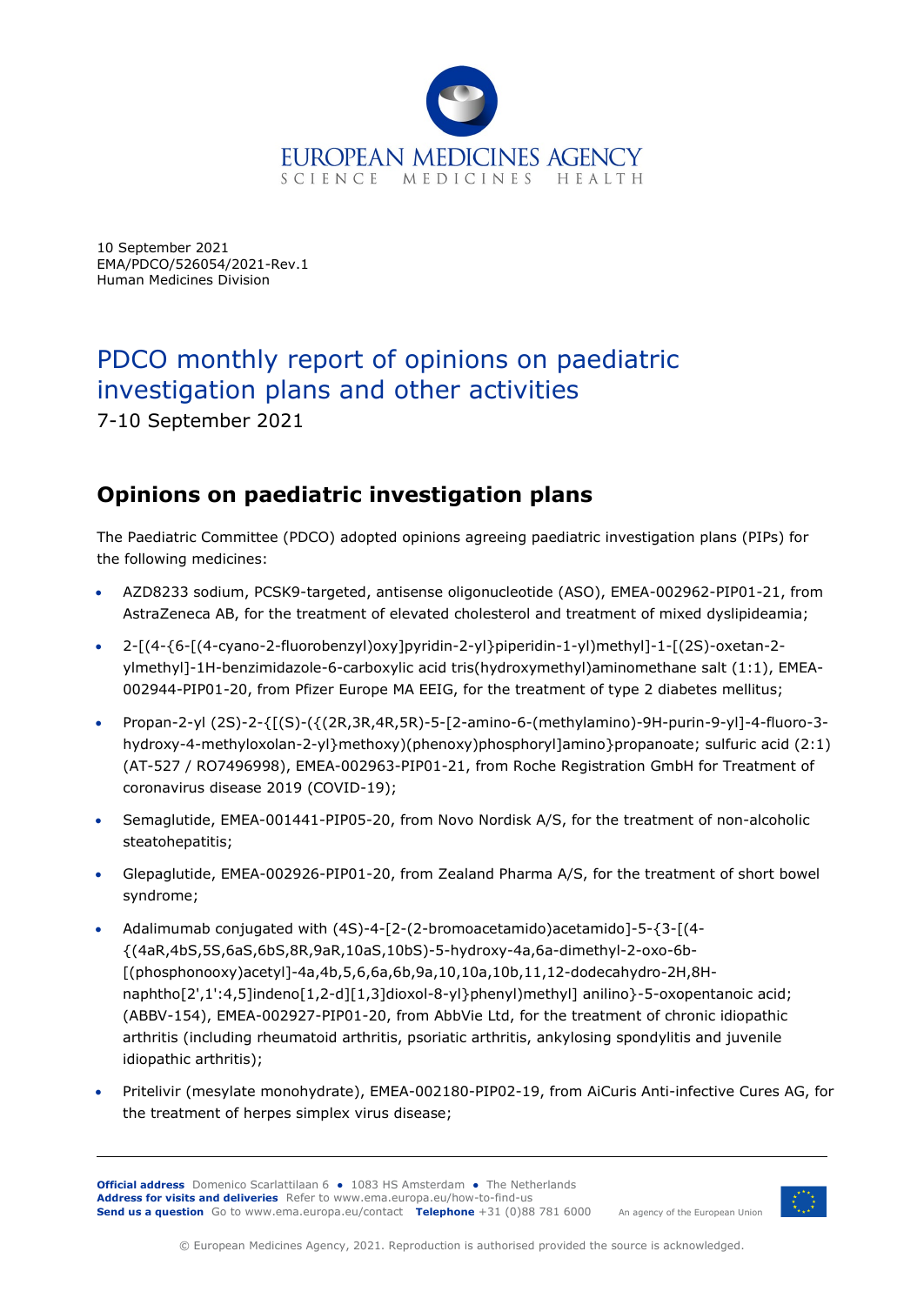- Islatravir, EMEA-002938-PIP01-20, from Merck Sharp & Dohme (Europe), Inc., for the prevention of human immunodeficiency virus (HIV-1) infection;
- Terbinafine hydrochloride, EMEA-002984-PIP01-21, from Moberg Pharma AB, for the treatment of onychomycosis;
- Loncastuximab tesirine, EMEA-002665-PIP02-20, from ADC Therapeutics SA, for the treatment of mature B-cell neoplasms;
- Crisantaspase, EMEA-002934-PIP01-20, from Jazz Pharmaceuticals Ireland Ltd., for the treatment of acute lymphoblastic leukaemia / lymphoma;
- Thienopyrimidine derivative, EMEA-002901-PIP01-20, from Boehringer Ingelheim International GmbH, for the treatment of fibrosing interstitial lung disease;
- Brensocatib, EMEA-002905-PIP01-20, from Insmed Netherlands B.V., for the treatment of non-cystic fibrosis bronchiectasis;
- Ravulizumab, EMEA-001943-PIP02-20, from Alexion Europe SAS, for the treatment in haematopoietic stem cell transplantation;
- Live-attenuated La Reunion strain of chikungunya virus (VLA1553), EMEA-002873-PIP01-20, from Valneva Austria GmbH, for the prevention of chikungunya disease
- Respiratory Syncytial Virus (RSV) PreF3 recombinant Fusion protein/AS01, EMEA-002904-PIP01-20, GlaxoSmithKline Biologicals SA, for the prevention of lower respiratory tract disease caused by respiratory syncytial virus;

A PIP sets out a programme for the development of a medicine in the paediatric population. The PIP aims to generate the necessary quality, safety and efficacy data through studies to support the authorisation of the medicine for use in children of all ages. These data have to be submitted to the European Medicines Agency, or national competent authorities, as part of an application for a marketing authorisation for a new medicine, or for one covered by a patent. In some cases, a PIP may include a waiver of the studies in one or more paediatric subsets, or a deferral.

#### *Adoption of an opinion following re-examination*

The PDCO adopted 0 opinions.

A re-examination of the opinion can be requested by the applicant within 30 days following receipt of the opinion of the PDCO. The grounds for the re-examination should be based only on the original information and scientific data provided in the application that were previously available to the PDCO and on which the initial opinion was based. This may include new analysis of the same data or minor protocol amendments to a previously proposed study. Significant changes to the previous plan cannot be part of the re-examination process.

#### **Opinions on product-specific waivers**

The PDCO adopted positive opinions for product-specific waivers, recommending that the obligation to submit data obtained through clinical studies with children be waived in all subsets of the paediatric population, for the following medicines:

• Ezetimibe / rosuvastatin, EMEA-001447-PIP02-21, from Egis Pharmaceuticals PLC, for the prevention of cardiovascular events;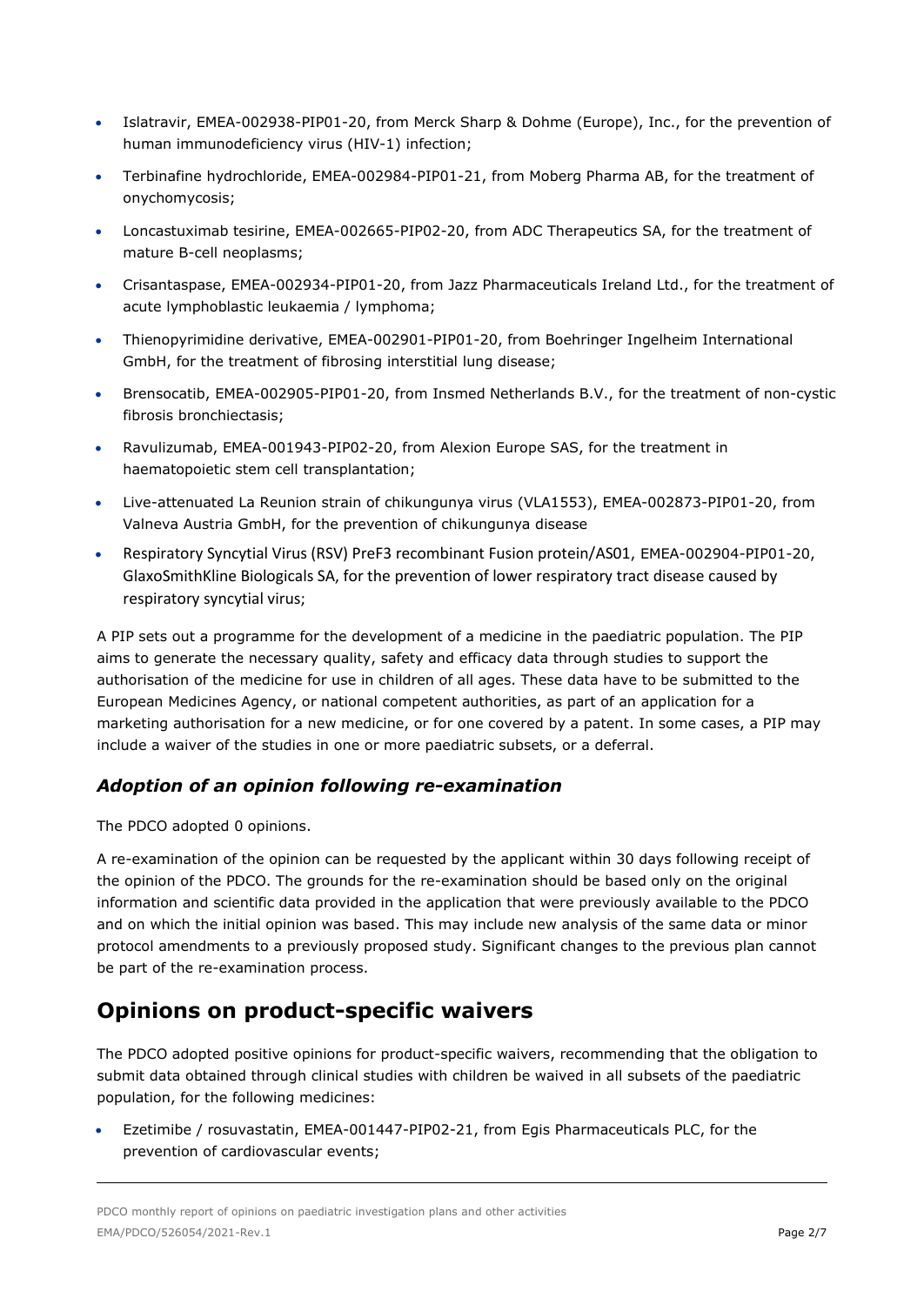- Ezetimibe / Rosuvastatin, EMEA-003018-PIP01-21, from Qualipharmacon Kft., for the prevention of cardiovascular events and treatment of hypercholesterolemia;
- Zofenopril (calcium) / amlodipine, EMEA-003036-PIP01-21, from Menarini Ricerche S.p.A., for the treatment of hypertension;
- Ezetimibe / Rosuvastatin, EMEA-003039-PIP01-21, from Sandoz s.r.o., for the prevention of cardiovascular events and treatment of hypercholesterolemia;
- Drospirenone, EMEA-001495-PIP02-21, from Chemo Research, S.L., for the treatment of endometriosis;
- Pyridoxine (hydrochloride) / doxylamine (succinate), EMEA-001608-PIP02-21, from EXELTIS HEALTHCARE S.L., for the treatment of nausea and vomiting of pregnancy;
- Rusfertide, EMEA-003045-PIP01-21, from Protagonist Therapeutics, Inc., for the treatment of polycythaemia vera;
- Anti-C1s Humanized IgG4 Monoclonal Antibody, EMEA-002903-PIP03-21, from Genzyme Europe B.V., for the treatment of chronic inflammatory demyelinating polyradiculoneuropathy;
- Ravulizumab, EMEA-001943-PIP05-21, from Alexion Europe SAS, for the treatment of amyotrophic lateral sclerosis;
- Anti-neonatal Fc receptor human monoclonal antibody, EMEA-002559-PIP04-21, from Janssen-Cilag International NV, for the treatment of chronic inflammatory demyelinating polyradiculoneuropathy;
- Efgartigimod alfa, EMEA-002597-PIP06-21, from argenx BV, for the treatment of chronic inflammatory demyelinating polyradiculoneuropathy;
- Izaflortaucipir (18F), EMEA-003040-PIP01-21, from Life Molecular Imaging GmbH, for the diagnosis of corticobasal degeneration and diagnosis of progressive supranuclear palsy;
- Pralsetinib, EMEA-002575-PIP03-21, from Roche Registration GmbH, for the treatment of all conditions included in the category of malignant neoplasms [except lung cancer (small cell and nonsmall cell cancer), thyroid neoplasms, central nervous system tumours, haematopoietic and lymphoid tissue neoplasms], treatment of malignant neoplasms of haematopoietic and lymphoid tissue and treatment of malignant neoplasms of the central nervous system;
- 5'-capped mRNA encoding HPV16 oncoprotein E6 and E7, EMEA-003023-PIP01-21, from BioNTech SE, for the treatment of head and neck squamous cell carcinoma;
- Senaparib, EMEA-003034-PIP01-21, from IMPACT Therapeutics US, Inc., for the treatment of metastatic castrate-resistant prostate cancer;
- Batiraxcept, EMEA-003042-PIP01-21, from Aravive, Inc, for the treatment of fallopian tube cancer, treatment of ovarian cancer and treatment of primary peritoneal cancer;
- Anti-CD123 IgG1 humanised monoclonal antibody conjugated to N1-(2-(2,5-dioxo-2,5-dihydro-1Hpyrrol-1-yl)ethyl)-N6-((S)-1-(((S)-1-((3-((((S)-8-methoxy-6-oxo-11,12,12a,13-tetrahydro-6Hbenzo[5,6][1,4]diazepino[1,2-a]indol-9-yl)oxy)methyl)-5-((((S)-8-methoxy-6-oxo-12a,13-dihydro-6Hbenzo[5,6][1,4]diazepino[1,2-a]indol-9-yl)oxy)methyl)phenyl)amino)-1-oxopropan-2-yl)amino)- 1-oxopropan-2-yl)adipamide, EMEA-003044-PIP01-21, from Immunogen BioPharma (Ireland) Limited, for the treatment of blastic plasmacytoid dendritic cell neoplasm;
- Alnuctamab, EMEA-003046-PIP01-21, from Bristol-Myers Squibb International Corporation, for the treatment of mature B cell malignancies;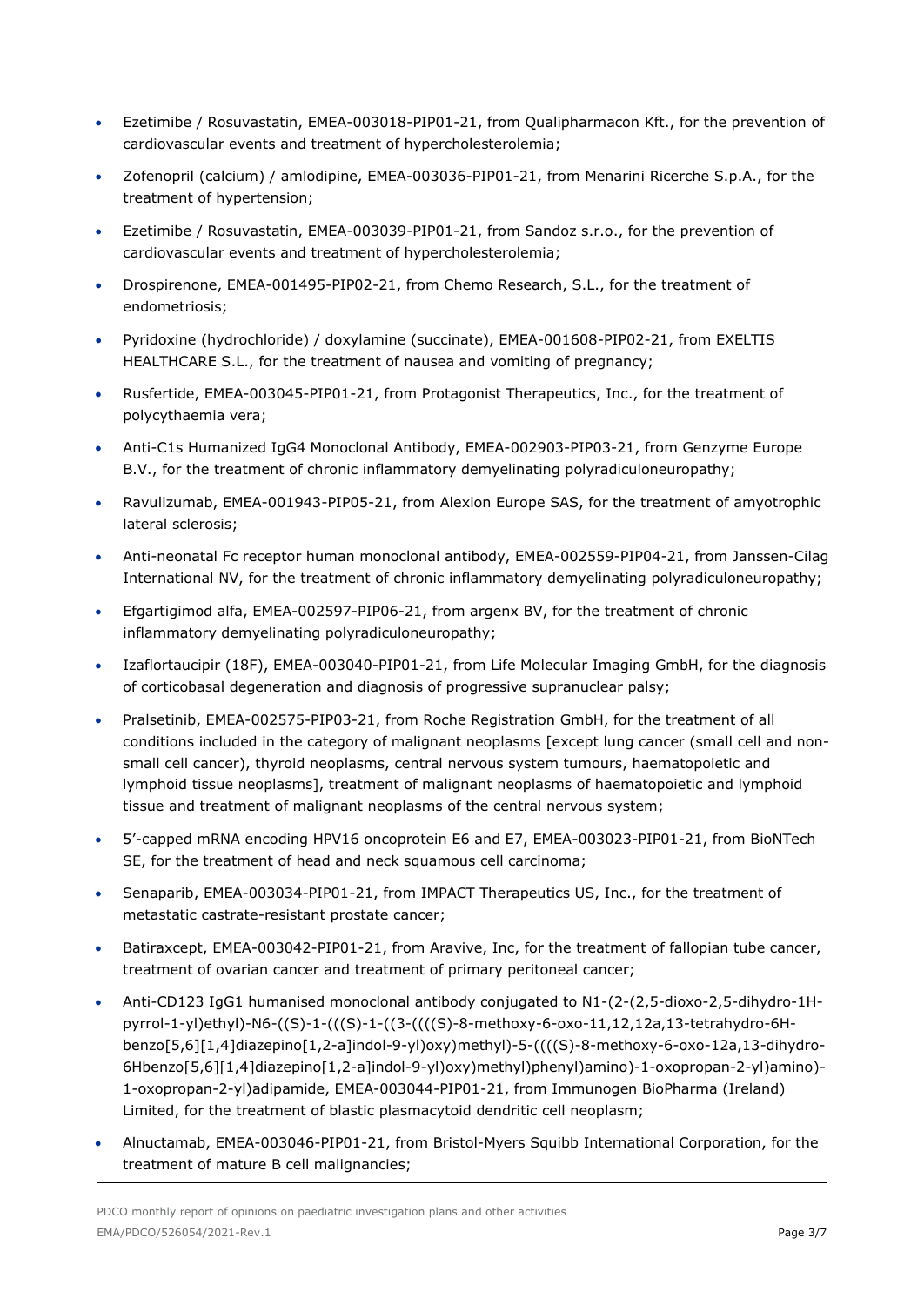- B cell maturation antigen antibody-drug conjugate comprised of an immunoglobulin G1 humanized antibody conjugated covalently to the dibenzocyclooctyne noncleavable linker maytansinoid warhead (BMS-986352), EMEA-003047-PIP01-21, from Bristol-Myers Squibb International Corporation, for the treatment of mature B cell neoplasms;
- Humanized monoclonal antibody of IgG1 sub-type targeting the human SEMA3A polypeptide, EMEA-002957-PIP02-21, from Boehringer Ingelheim International GmbH, for the treatment of diabetic retinopathy;
- Ofloxacin / Dexamethasone (sodium phosphate), EMEA-003031-PIP01-21, from Laboratório Edol Produtos Farmacêuticos S.A., for the prevention and treatment of ocular infections, inflammations and associated manifestations;
- Pyridine-3-carboxamide derivative (K-161), EMEA-003048-PIP01-21, from Kowa Pharmaceuticals Europe AG, for the treatment of dry eye disease;
- Lutetium (177Lu) chloride, EMEA-003038-PIP01-21, from Eckert & Ziegler Radiopharma GmbH, for the radiolabelling agent;
- Depemokimab, EMEA-003051-PIP01-21, from GlaxoSmithKline Trading Services Limited, for the treatment of nasal polyposis;

The PDCO adopted 2 opinions on the **refusal** of a request for waiver for:

- Perflubutane, EMEA-003037-PIP01-21, from GE Healthcare AS, for the diagnostic evaluation of focal hepatic lesions;
- Tocilizumab, EMEA-000309-PIP06-21, from Roche Registration GmbH, for the treatment of systemic sclerosis;

Waivers can be issued if there is evidence that the medicine concerned is likely to be ineffective or unsafe in the paediatric population, or that the disease or condition targeted occurs only in adult populations, or that the medicine, or the performance of trials, does not represent a significant therapeutic benefit over existing treatments for paediatric patients.

#### **Opinions on modifications to an agreed PIP**

The PDCO also adopts, every month, opinions on modifications to an agreed PIP, which can be requested by the applicant when the plan is no longer appropriate or when there are difficulties that render the plan unworkable. The PDCO adopted positive opinions, agreeing change(s), for the following products:

- Remimazolam (as besylate), EMEA-001880-PIP02-19-M03, from PAION Deutschland GmbH, for general anesthesia and sedation;
- Edoxaban (tosylate), EMEA-000788-PIP02-11-M11, from Daiichi Sankyo Europe GmbH, for the prevention of arterial thromboembolism, prevention of venous thromboembolism and treatment of venous thromboembolism;
- Linagliptin, EMEA-000498-PIP01-08-M10, from Boehringer Ingelheim International GmbH, for the treatment of type 2 diabetes mellitus;
- Recombinant human glutamic acid dexarboxylase (rhGAD65), EMEA-000609-PIP01-09-M03, from Diamyd Medical AB, for the treatment of type 1 diabetes;
- Dulaglutide, EMEA-000783-PIP01-09-M06, from Eli Lilly and Company, for the treatment of type 2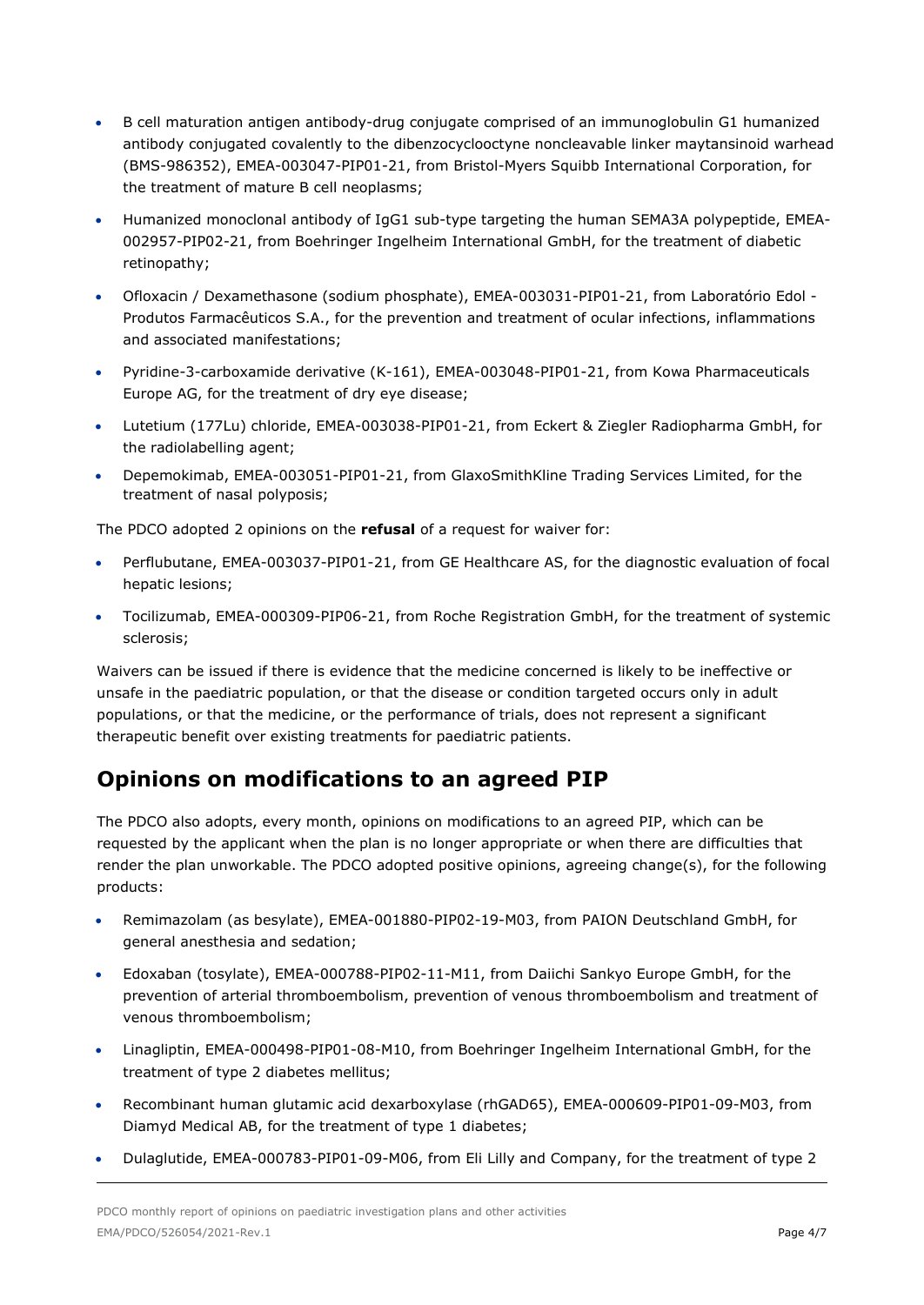diabetes mellitus;

- Empagliflozin, EMEA-000828-PIP01-09-M09, from Boehringer Ingelheim International GmbH, for the treatment of type 2 diabetes mellitus;
- Semaglutide, EMEA-001441-PIP03-17-M02, from Novo Nordisk A/S, for the treatment of obesity;
- Oxalobacter formigenes Strain HC-1, EMEA-000370-PIP02-18-M01, from OxThera AB, for the treatment of hyperoxaluria;
- Recombinant human A disintegrin and metalloprotease with thrombospondin type-1 motifs 13, EMEA-001160-PIP01-11-M02, from Baxalta Innovations GmbH own by Takeda Pharmaceutical International AG, for the treatment of thrombotic thrombocytopenic purpura;
- Fostemsavir (tromethamine), EMEA-001687-PIP01-14-M05, from ViiV Healthcare UK Ltd, for the treatment of human immunodeficiency virus (HIV-1) infection;
- Oteseconazole, EMEA-002392-PIP01-18-M02, from Gedeon Richter Plc., for the treatment of vulvovaginal candidiasis;
- Ozanimod hydrochloride, EMEA-001710-PIP02-14-M06, from Celgene Europe B.V., for the treatment of multiple sclerosis;
- Galcanezumab, EMEA-001860-PIP03-16-M06, from Eli Lilly and Company Limited, for the prevention of migraine headaches;
- Leriglitazone, EMEA-002106-PIP01-16-M01, from Minoryx Therapeutics S.L., for the treatment of adrenoleukodystrophy;
- Ganaxolone, EMEA-002341-PIP01-18-M02, from Marinus Pharmaceuticals Inc., for the treatment of cyclin-dependent kinase-like 5 (CDKL5) deficiency disorder;
- Acalabrutinib, EMEA-001796-PIP03-16-M02, from Acerta Pharma, BV, for the treatment of mature B cell neoplasms;
- Selpercatinib, EMEA-002544-PIP01-18-M01, from Eli Lilly and Company, for the treatment of all conditions included in the category of malignant neoplasms (except haematopoietic and lymphoid tissue neoplasms).;
- Palbociclib, EMEA-002146-PIP01-17-M03, from Pfizer Europe MA EEIG, for the treatment of Ewing sarcoma;
- Brigatinib, EMEA-002296-PIP01-17-M03, from Takeda Pharm A/S, for the treatment of anaplastic large cell lymphoma, treatment of inflammatory myofibroblastic tumours and treatment of non-small cell lung cancer ;
- Abemaciclib, EMEA-002342-PIP01-18-M02, from Eli Lilly and Company Limited, for the treatment of Ewing's sarcoma;
- Abemaciclib, EMEA-002342-PIP02-18-M01, from Eli Lilly and Company Limited, for the treatment of glioma and treatment of neuroblastoma;
- Temozolomide, EMEA-002634-PIP01-19-M01, from Accord Healthcare S.L.U., for the treatment of malignant glioma;
- Imatinib (as imatinib mesylate), EMEA-002643-PIP01-19-M01, from Accord Healthcare S.L.U., for the treatment of Ph+ acute lymphoblastic leukaemia and treatment of Ph+ chronic myeloid leukemia;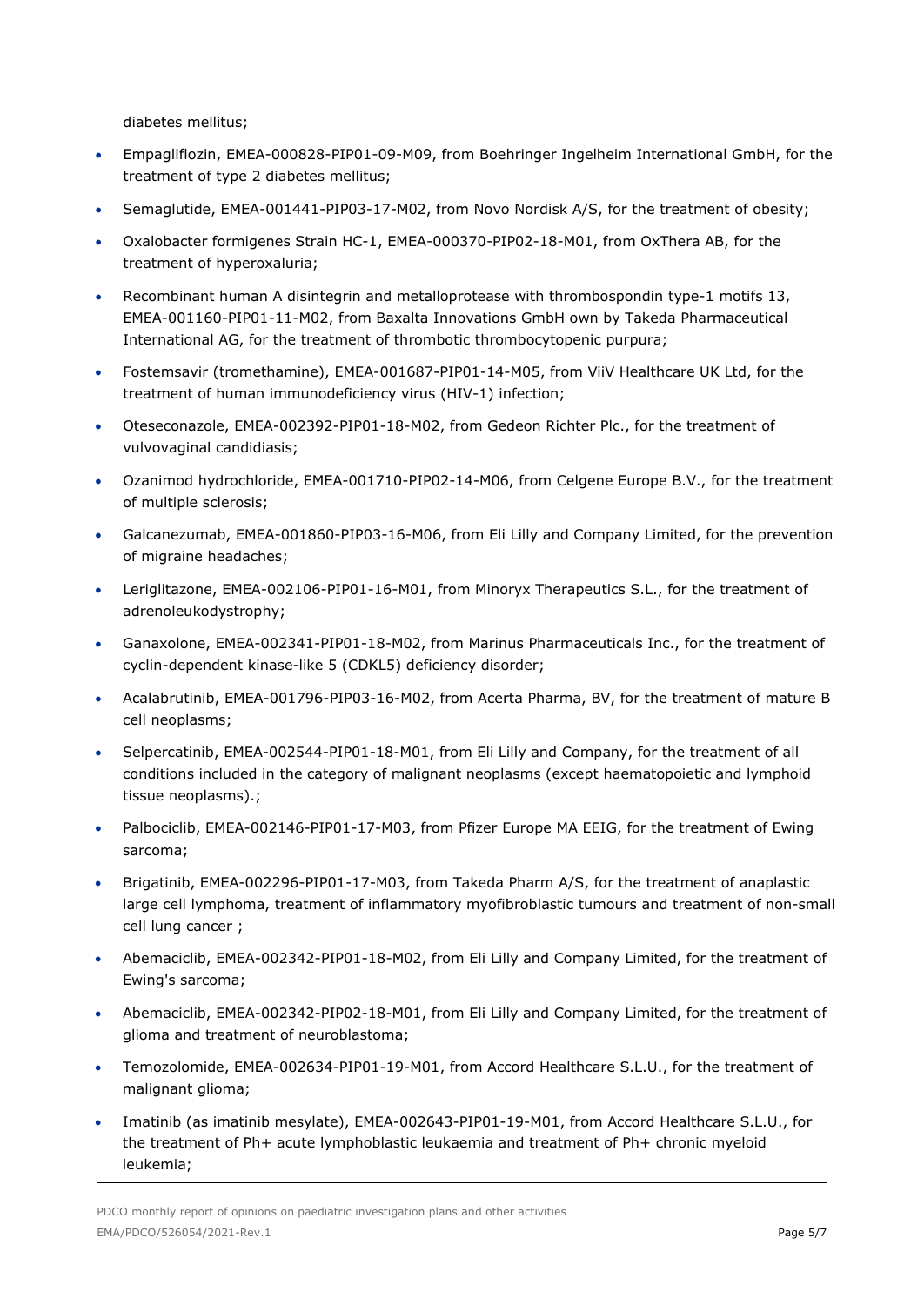- Fluocinolone acetonide, EMEA-000801-PIP03-16-M01, from Alimera Sciences Limited, for the treatment of chronic non-infectious uveitis and secondary prevention of non-infectious uveitis ;
- Ivacaftor / tezacaftor, EMEA-001640-PIP01-14-M07, from Vertex Pharmaceuticals (Ireland) Limited, for the treatment of cystic fibrosis;
- Elexacaftor / Tezacaftor / Ivacaftor , EMEA-002324-PIP01-17-M02, from Vertex Pharmaceuticals (Ireland) Limited, for the treatment of cystic fibrosis;
- Nintedanib, EMEA-001006-PIP05-18-M01, from Boehringer Ingelheim International GmbH, for the treatment of fibrosing interstitial lung diseases;
- Mirabegron, EMEA-000597-PIP03-15-M04, from Astellas Pharma Europe B.V., for the treatment of neurogenic detrusor overactivity;
- CX-024414 (single-stranded, 5'-capped messenger RNA (mRNA) produced using a cell-free in vitro transcription from the corresponding DNA templates, encoding the viral spike (S) protein of SARS-CoV-2), EMEA-002893-PIP01-20-M01, from MODERNA BIOTECH SPAIN, S.L., for the prevention of COVID-19;
- Ebola Zaire Vaccine (rVSVΔG-ZEBOV-GP, live) EMEA-001786-PIP01-15-M02, from Merck Sharp & Dohme (Europe) inc., for the prevention of Ebola disease;

### **Opinion on compliance check**

The PDCO adopted positive opinions on (full) compliance check for:

- Lonoctocog alfa, EMEA-C-001215-PIP01-11-M07, from CSL Behring GmbH, for the treatment of congenital factor VIII deficiency;
- Nivolumab / relatlimab, EMEA-C-002727-PIP01-19-M01, from Bristol-Myers Squibb International Corporation, for the treatment of melanoma;

A compliance check is performed to verify that all the measures agreed in a PIP and reflected in the Agency's decision have been conducted in accordance with the decision, including the agreed timelines. Full compliance with all studies/measures contained in the PIP is one of several prerequisites for obtaining the rewards and incentives provided for in Articles 36 to 38 of the Paediatric Regulation.

Before the submission of a request for a compliance check, applicants are encouraged to consult the [Agency's Procedural](http://www.emea.europa.eu/pdfs/human/paediatrics/55363107en.pdf) advice for validation of a new marketing authorisation application or extension/variation application and compliance check with an agreed PIP.

#### **Withdrawals**

The PDCO noted that 4 applications were withdrawn during the late stages of the evaluation (30 days or less before completion of the procedure).

The next meeting of the PDCO will be held on 12-15 October 2021.